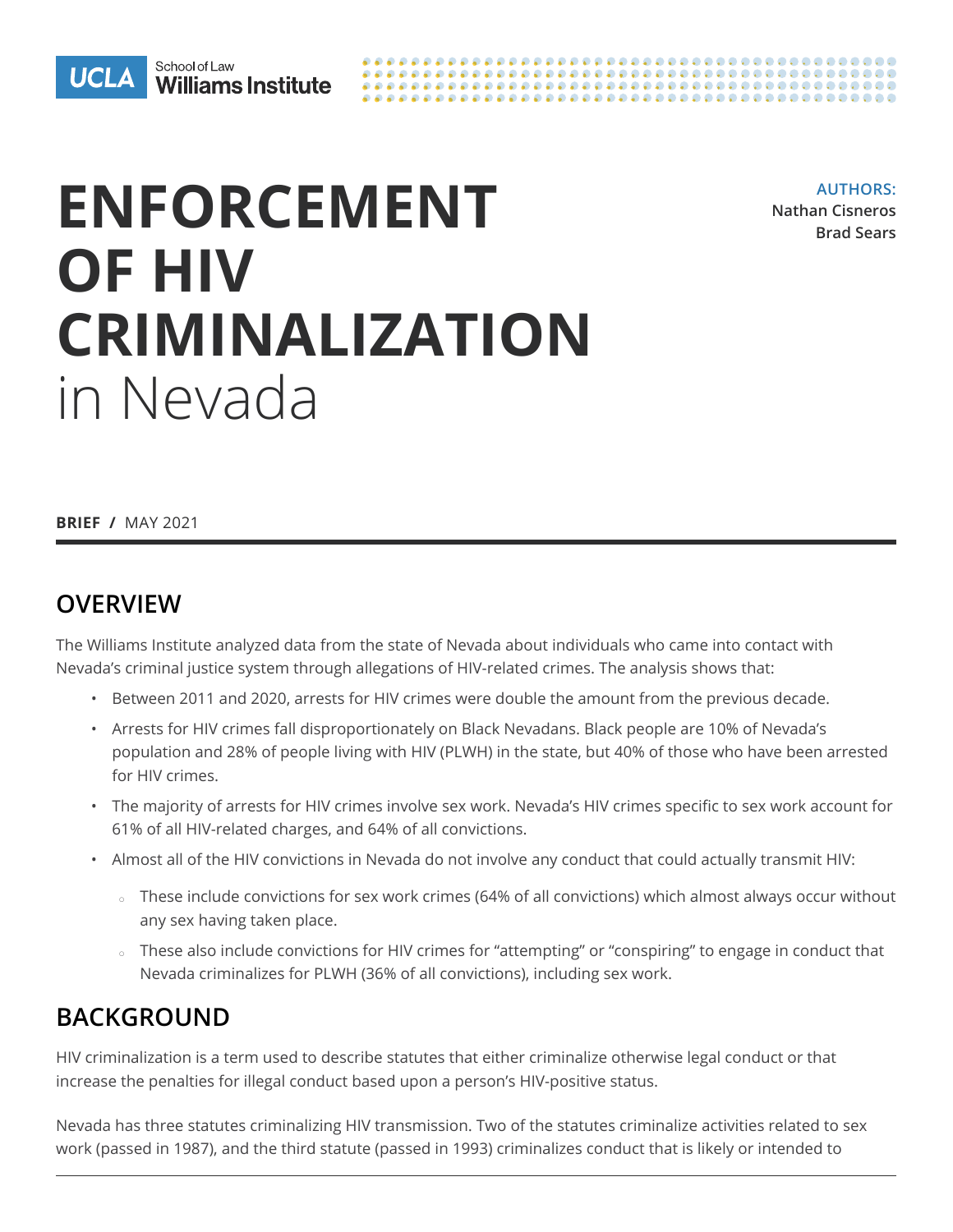transmit HIV. All three HIV crimes are felonies, carrying sentences of up to 10 years. Neither the intent to expose another to HIV nor actual transmission is a required element of any of these crimes. For example, the transmission statute only requires, "intentionally, knowingly, or willfully engag[ing] in conduct in a manner that is intended or likely to transmit the diseases to another person." Conduct "likely to transmit" HIV is not defined by the statute.<sup>1</sup>

In March 2021, the Williams Institute obtained de-identified criminal history data of individuals who came into contact with Nevada's criminal justice system through these HIV-related criminal statutes. The data were supplied by the Nevada Department of Public Safety's Records, Communications and Compliance Division. This fact sheet highlights key findings from our analysis of the enforcement data.

# **NUMBER AND FREQUENCY OF CHARGES**

- Since 1995, **47 individuals** have been charged with **95 separate HIV-related crimes** by Nevada's law enforcement agencies. Because some people have been arrested more than once or charged with more than one HIV crime, there have been **80 separate arrests** involving an HIV charge.
- **58 charges** (61%) were for Nevada's HIV criminal statute related to sex work. This includes both prostitution and solicitation. **37 charges** were related to Nevada's more general HIV transmission statutes (which do not require transmission).
- Only 3% of all charges fell between 1987—when the first HIV criminalization law was enacted—and the year 2000. About one-third of all charges fell between 2001 and 2010. The remainder—64% of all charges occurred on or after 2011. 2013 and 2015 were the peak years of enforcement.

<sup>1</sup> HIV Criminalization in the United States: A Sourcebook on State and Federal HIV Criminal Law and Practice, Nevada, Center for HIV Law & Policy (May 2020), [https://www.hivlawandpolicy.org/sites/default/files/HIV%20Criminalization%20in%20the%20U.S.%20A%20](https://www.hivlawandpolicy.org/sites/default/files/HIV%20Criminalization%20in%20the%20U.S.%20A%20So) [Sourcebook%20on%20State%20Fed%20HIV%20Criminal%20Law%20and%20Practice%20050520.pdf](https://www.hivlawandpolicy.org/sites/default/files/HIV%20Criminalization%20in%20the%20U.S.%20A%20So)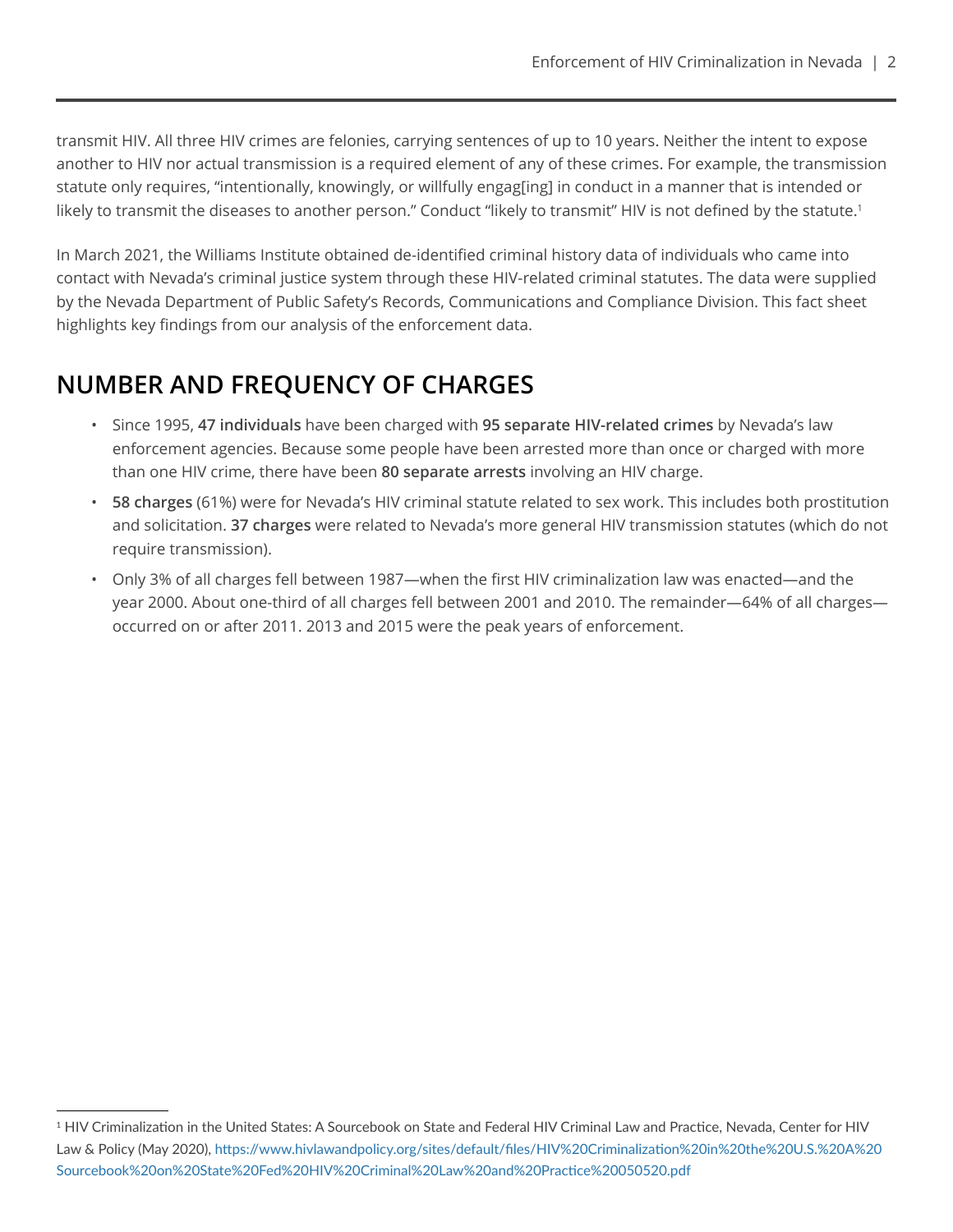

#### **Figure 1. Number of HIV-related charges in Nevada per year**

**Figure 2. Percentage of HIV-related charges in Nevada by county**



- Looking at **geography**, all but one HIV charge in Nevada originated in Clark or Washoe County. 78% of all charges originated with the Las Vegas Metropolitan Police Department.
- 68% of **individuals** in the data were arrested only once for an HIV-related crime.
- In 69% of **arrests**, HIV-related crimes were the only charges.
- 15% of people only had contact with the criminal justice system because they were arrested for an HIVrelated crime. This suggests they may not have otherwise been drawn into Nevada's criminal justice system.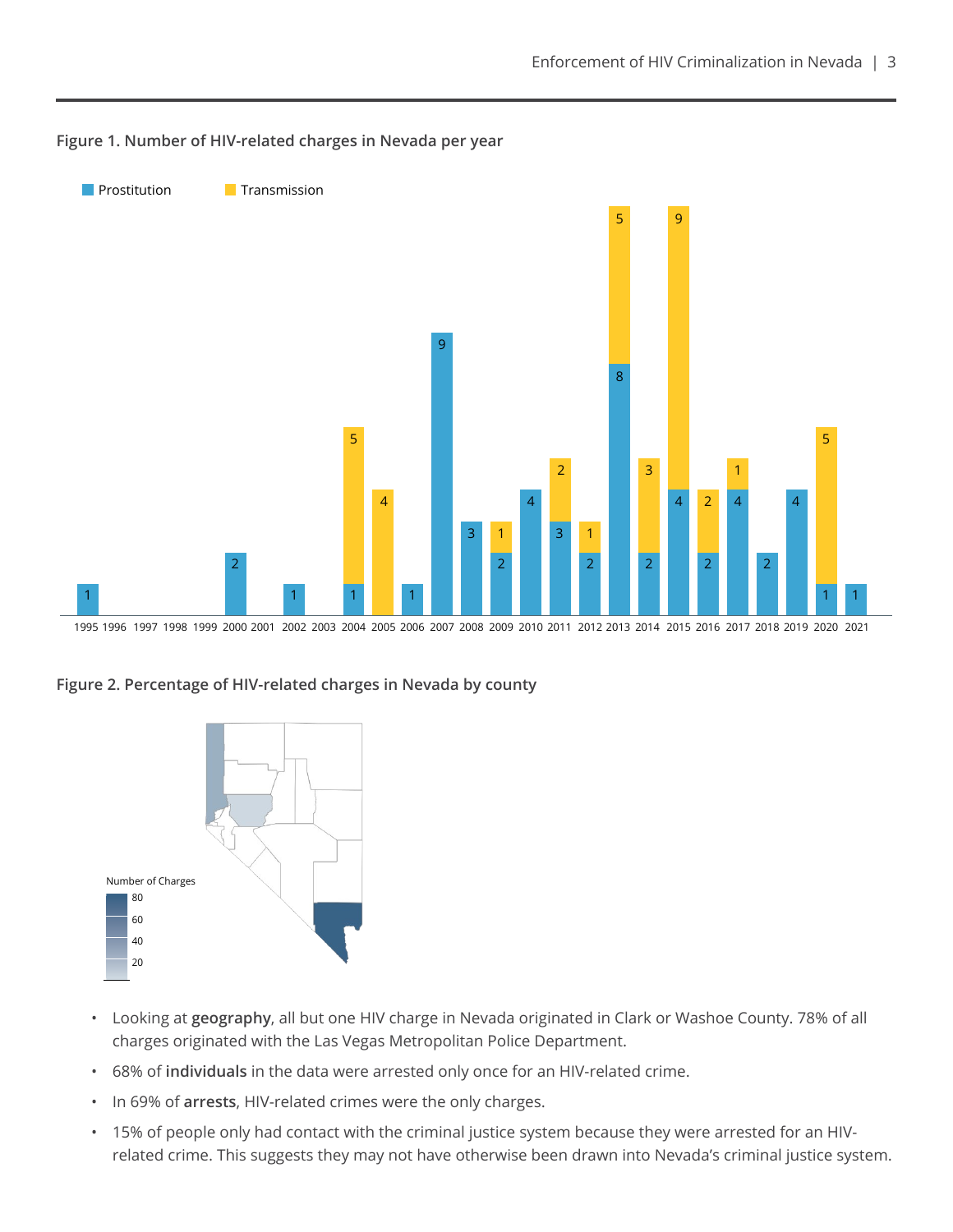## **DEMOGRAPHICS**

- The **average age** of those arrested for an HIV crime was 34.5. The youngest person arrested for an HIV crime was 17; the oldest was 68.
- By **gender**, one third (34%) of all people arrested were women. This is double the percentage of women among PLWH in Nevada (16%).
- Black people are 10% of Nevada's population and 28% of PLWH in the state, but 40% of those who have been arrested for HIV crimes.
- 45% of all charges for HIV crimes that resulted in a conviction were against Black people.
- When considering just the enforcement of the state's HIV crimes related to sex work, 66% of these charges were against Black people, including 67% of the charges that resulted in a conviction.
- We are unable to determine the burden of enforcement by sexual orientation or gender identity/expression because Nevada Department of Corrections does not collect such data for their criminal justice information system.

**Figure 3. Black population as a percent of Nevada's population, people living with HIV, HIV arrests, and guilty outcomes**